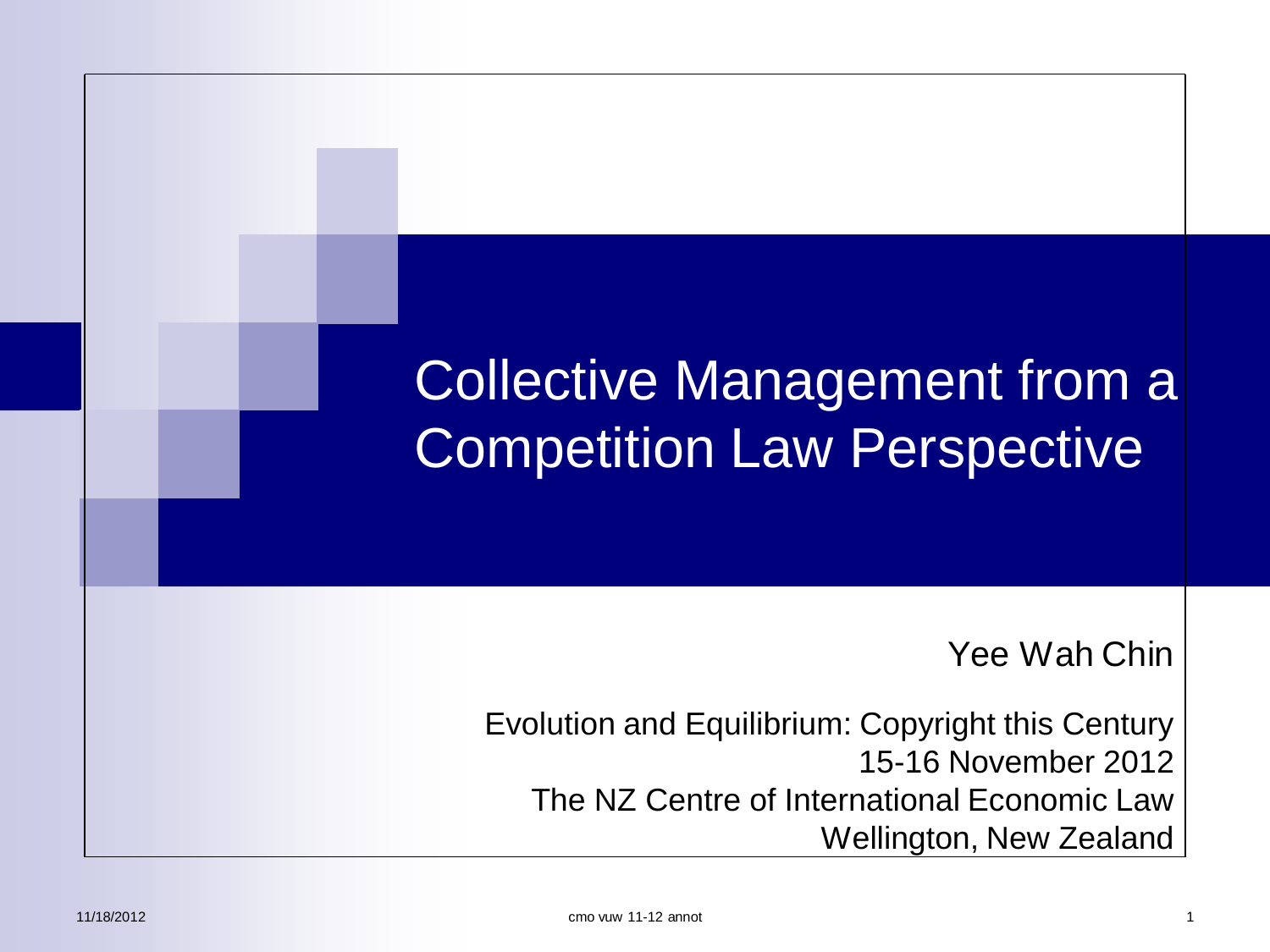### **Collective Management from a Competition Law Perspective**

- Competition law context
- Competition law v. collective management
- CMOs this century?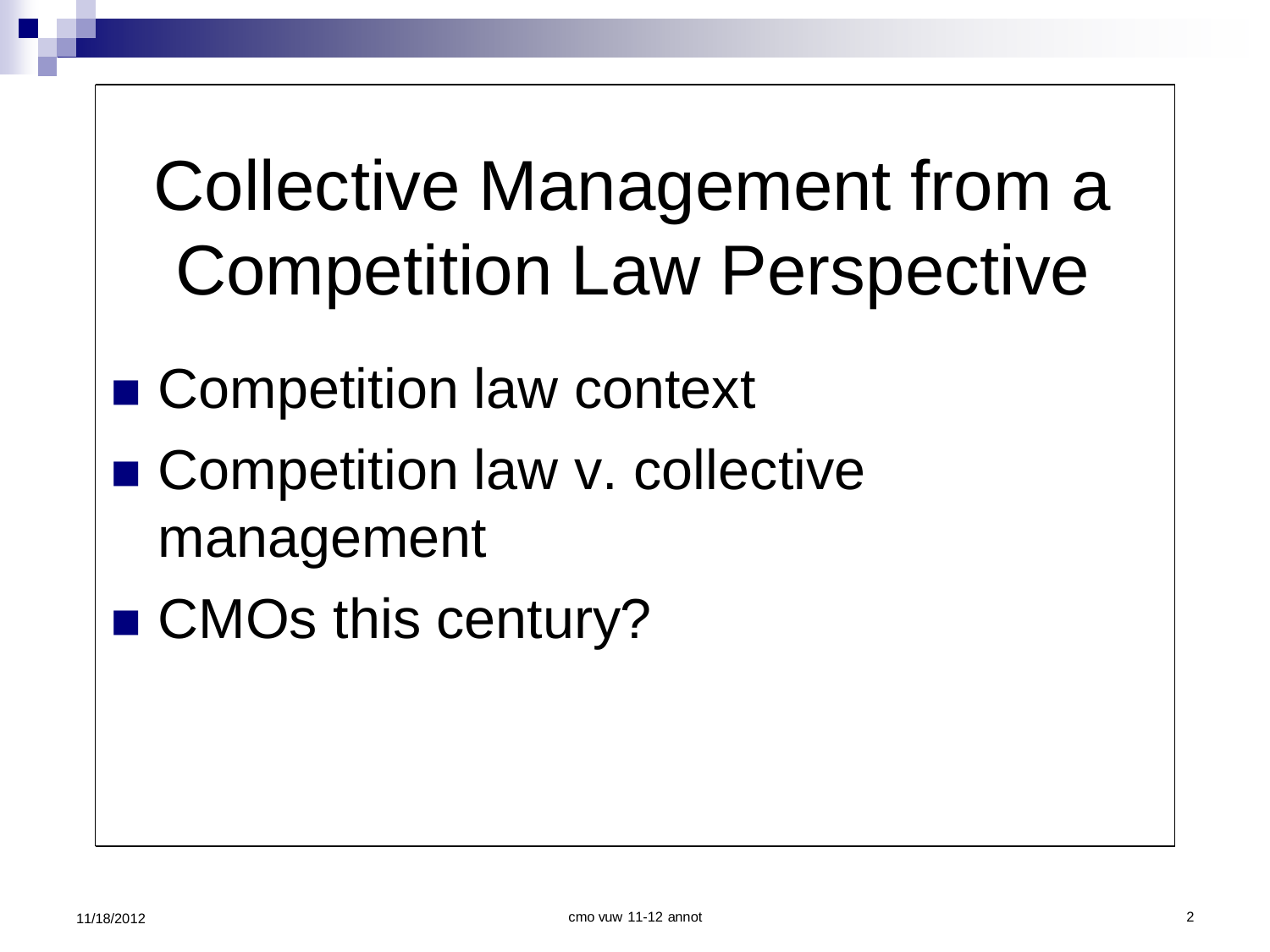### **Competition Law**  $\blacksquare$  Coordinated conduct  $-$  cartels  $\Box$  Price fixing □ Allocation of markets  $\blacksquare$  Unilateral conduct  $\blacksquare$  abuse of dominance □ Monopoly power □ Monopsony power • Mergers/concentrations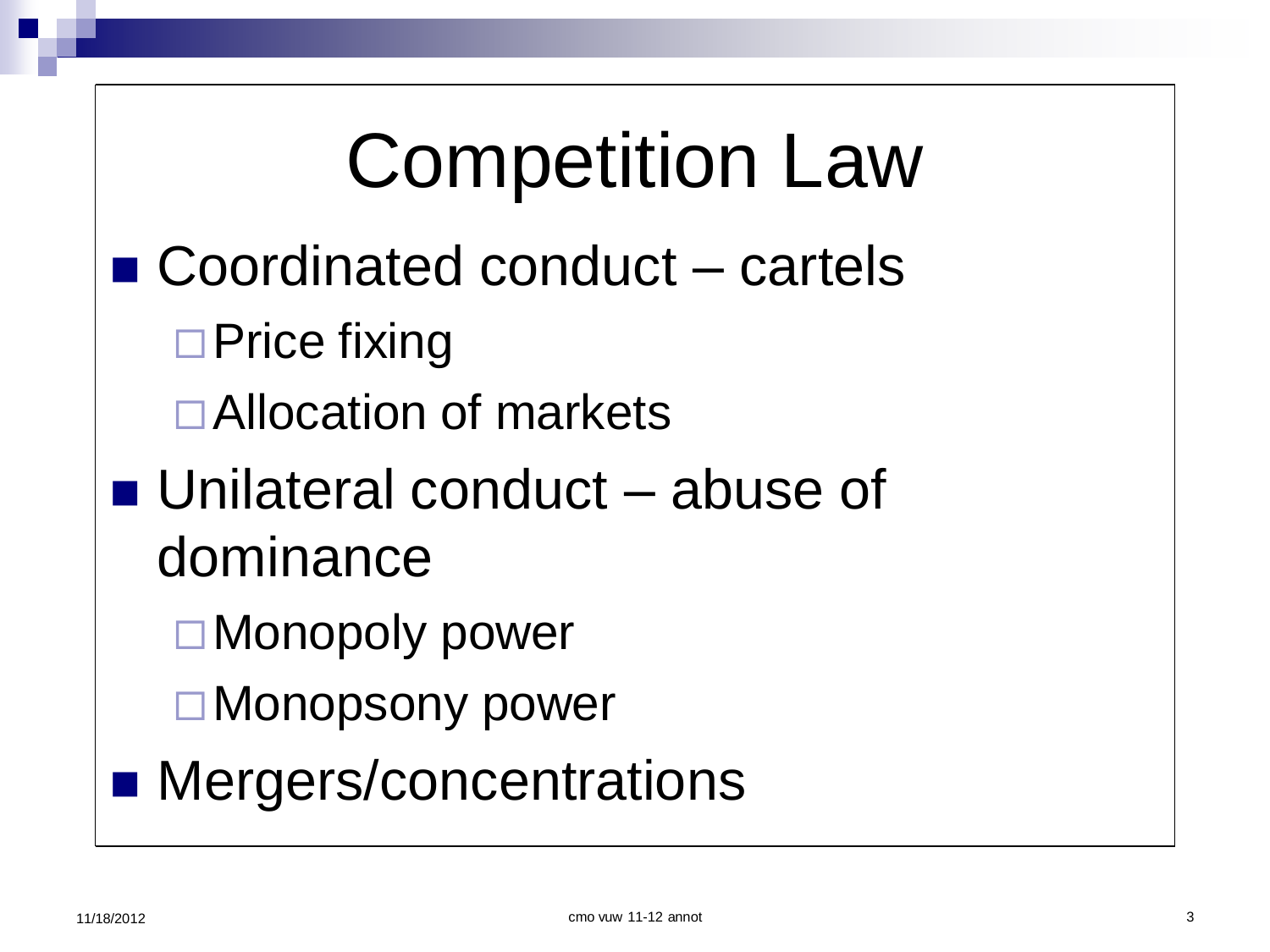# **Competition Law v. Collective** Management

### ■ Collective management **BMI/ASCAP**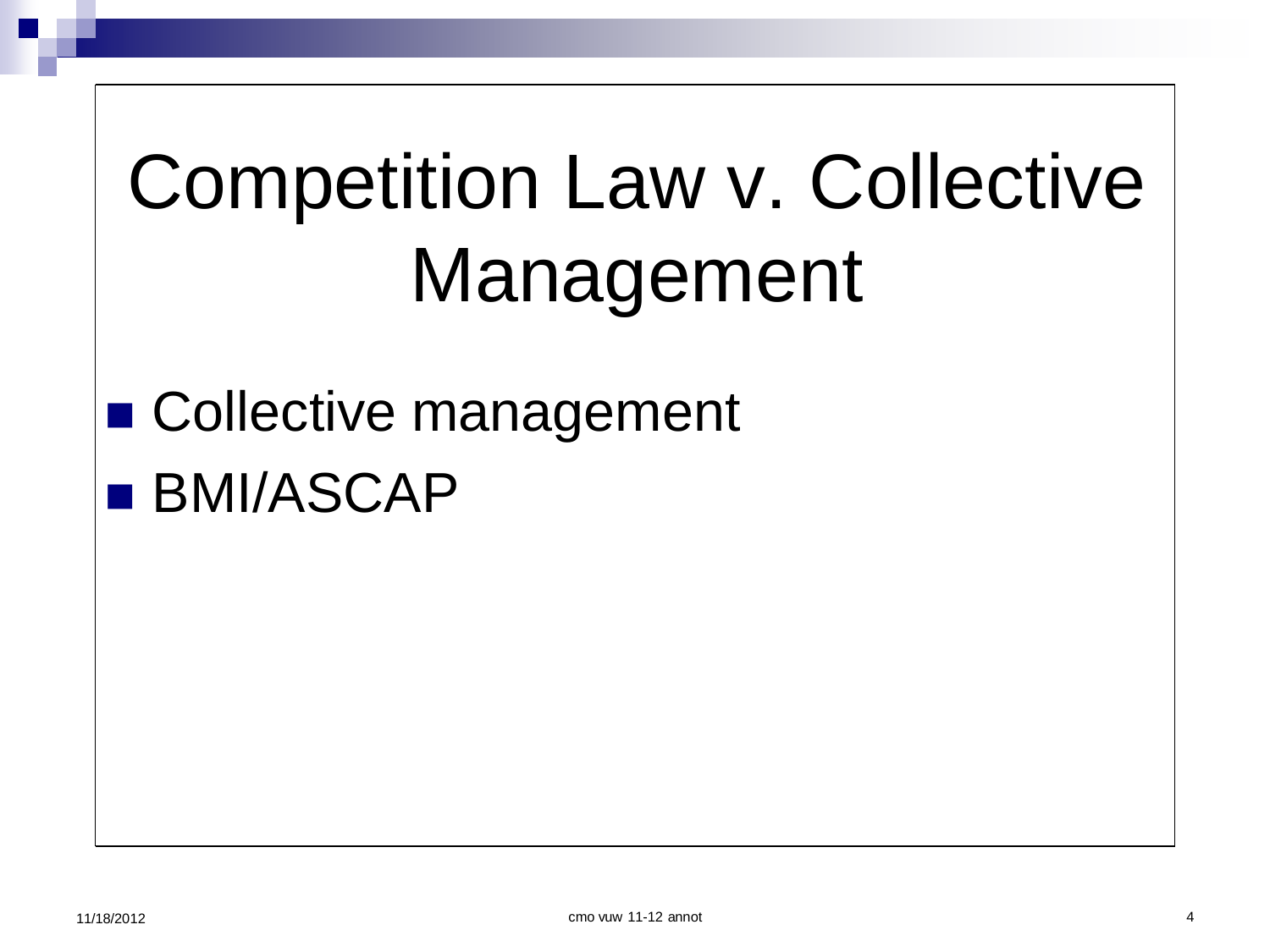### Collective Management

- **Input assignments of rights to CMO**
- Output licenses to users
- Distribution fees to members
- Arrangements w/ other CMOs
- "Almost every part of the ASCAP structure, almost all of ASCAP's activities in licensing motion picture theatres, involve a violation of the anti-trust laws." Alden-Rochelle, Inc. v. ASCAP, 80 F. Supp. 888, 893 (S.D.N.Y. 1948).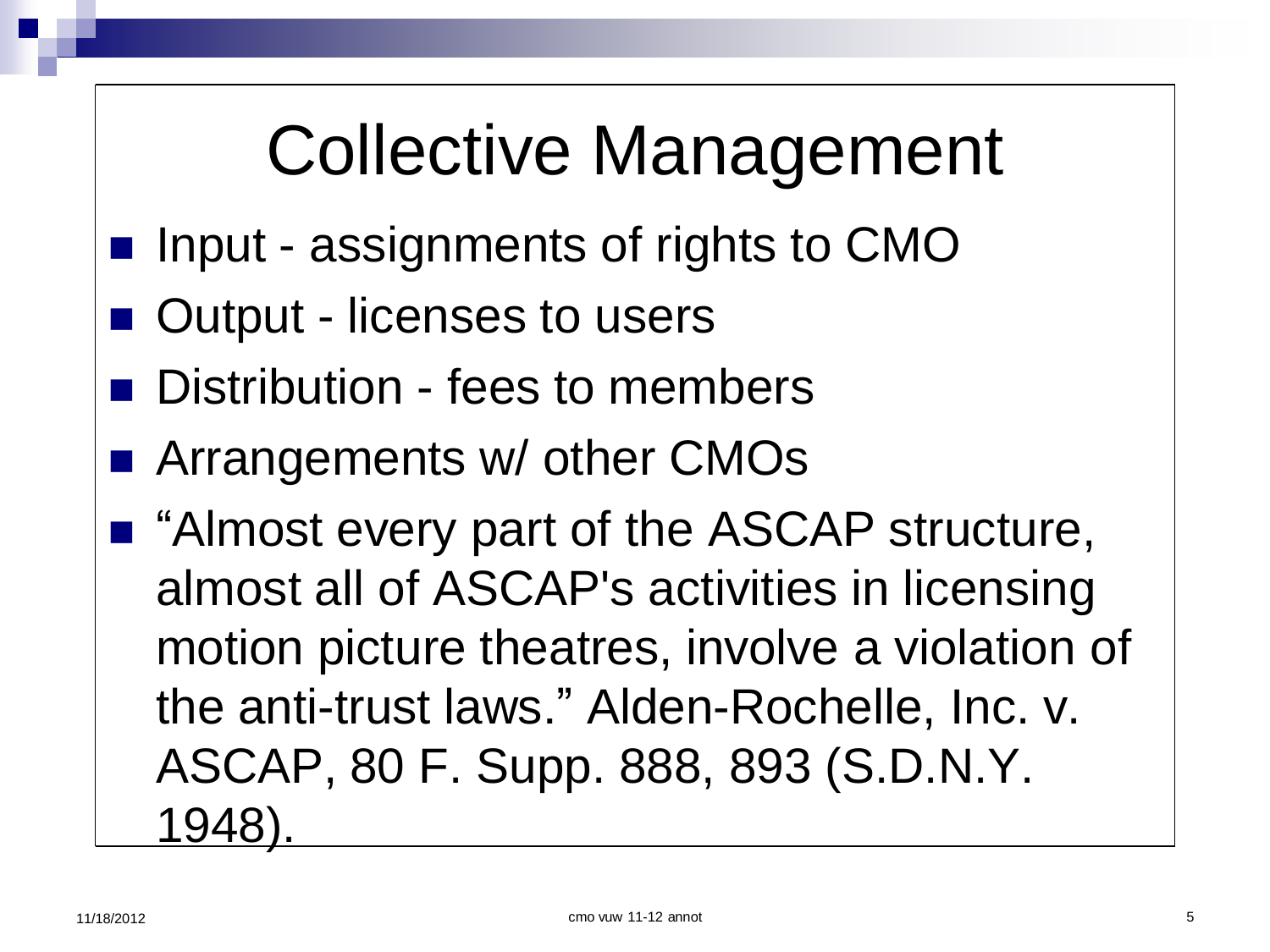### **BMI/ASCAP**

# • Competition law standard

**Legal history**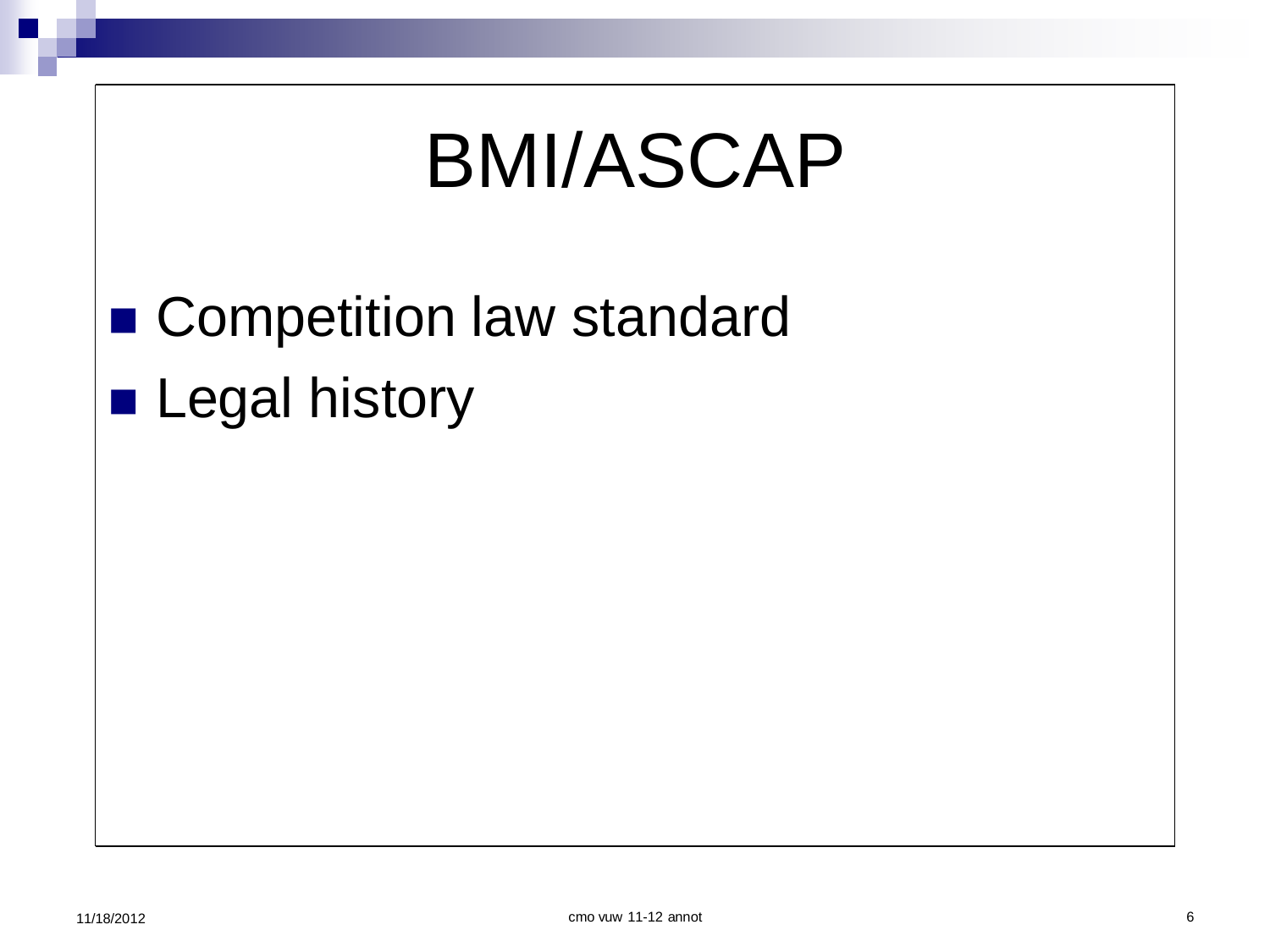## BMI v. CBS, 441 U.S. 1 (1979)

- Despite facial attributes of cartel that would be per se violation, is subject to rule of reason
- Agreement among competitors on fees for blanket license may be permissible if necessary to enable license & if license is new desirable product
- Ancillary restraints in arrangements no more than needed to effectuate purpose
- **n** Individual licenses available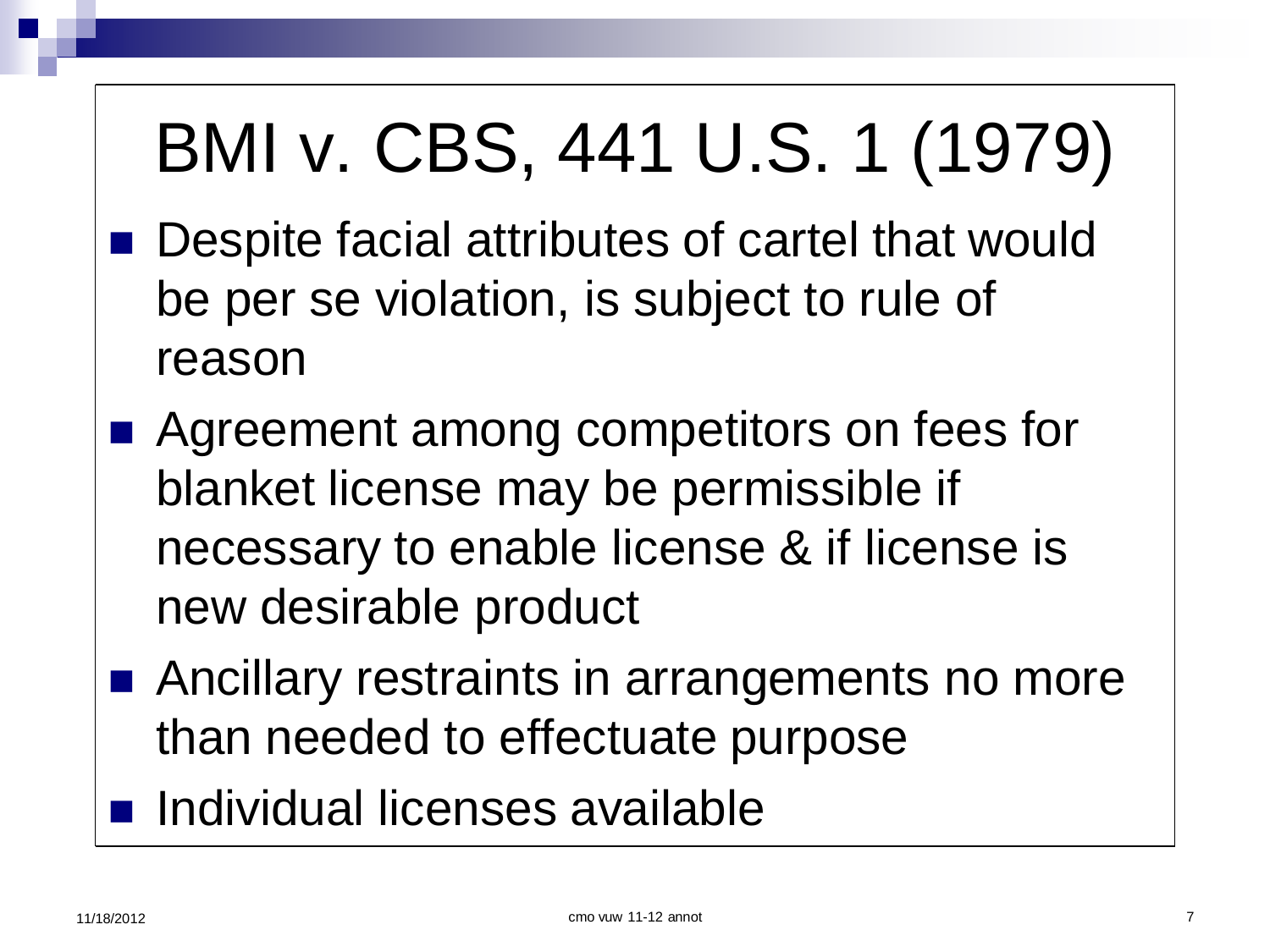### **History**

- Consent decrees
	- $\Box$  1941 ASCAP, BMI
	- $\Box$  1950, 1960, 2001 ASCAP
	- $\Box$  1966, 1994 BMI

□ Rate court

- $\Box$  70 years of monitoring
- Digital Performance Right in Sound Recordings Act of 1995
	- Statutory/compulsory license for sound recordings digital public performances – Copyright Office to designate CMO & set rates
	- □ Copyright Royalty Board
	- Direct negotiations despite CRB rulings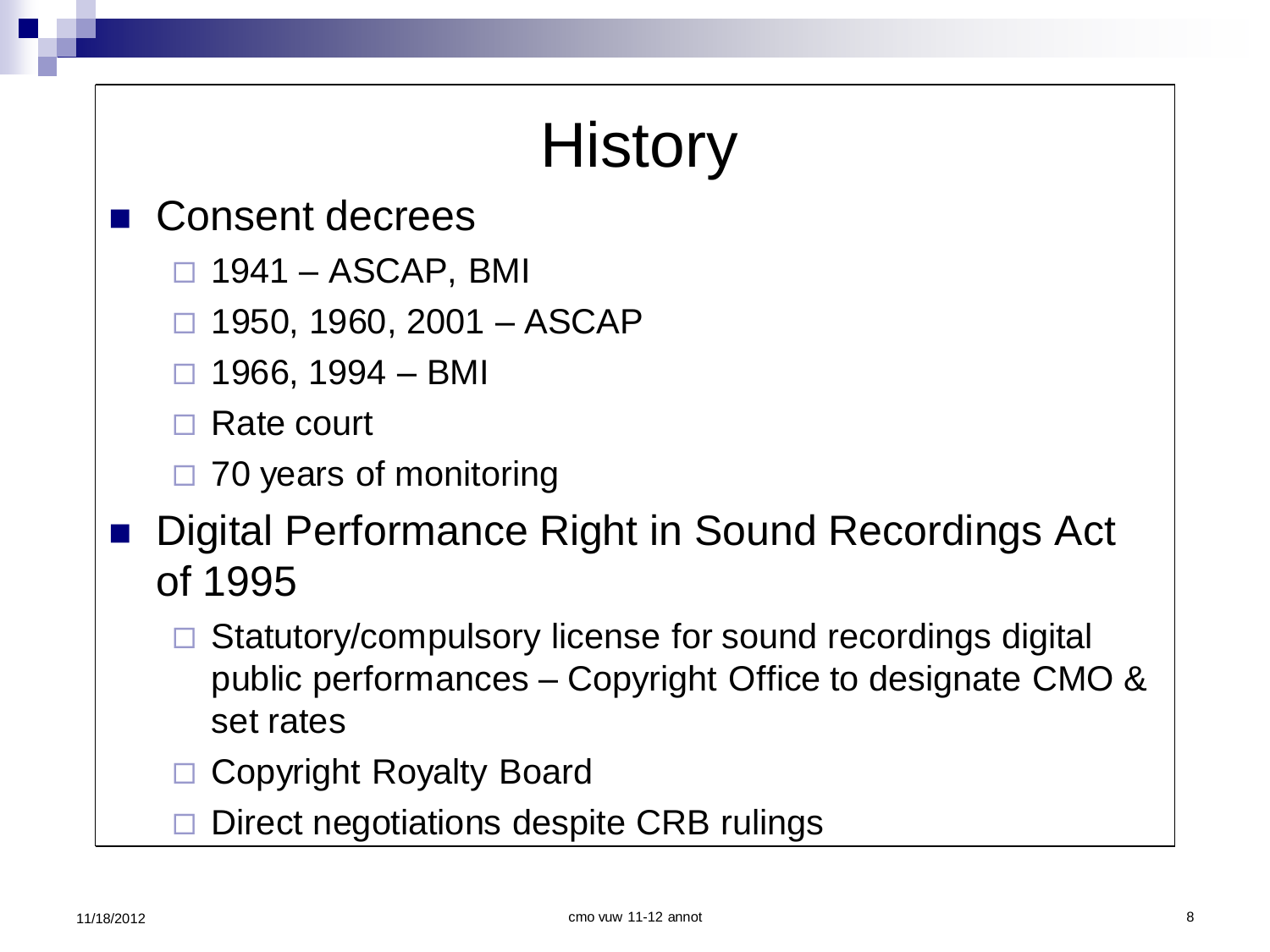## **This Century**

■ CMOs as necessary evil

**How necessary now?**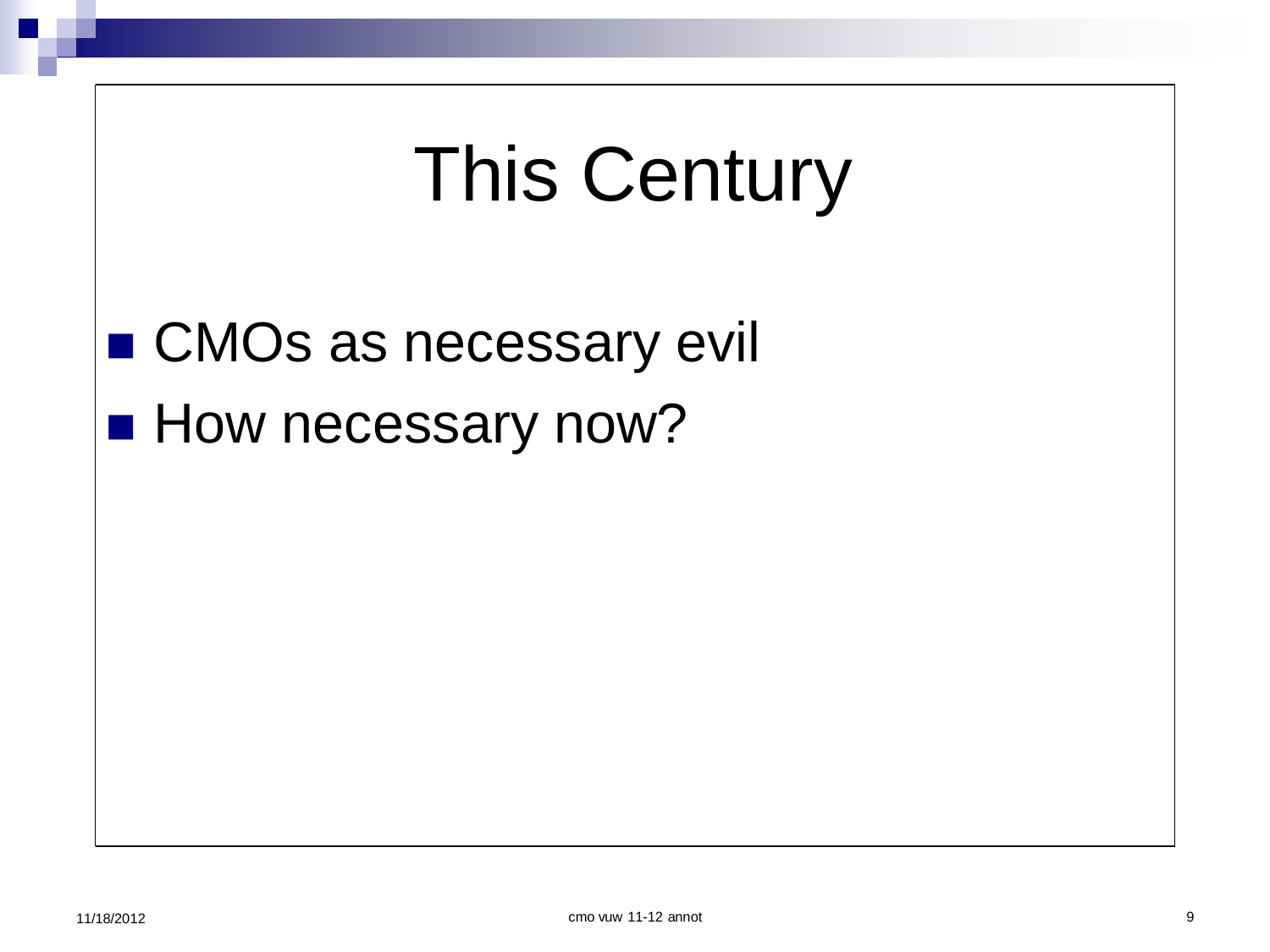# **Necessary Evil**

- Balancing of BMI v. CBS
- Ease of access for users v. control by rightholders
- Alternative to compulsory/statutory license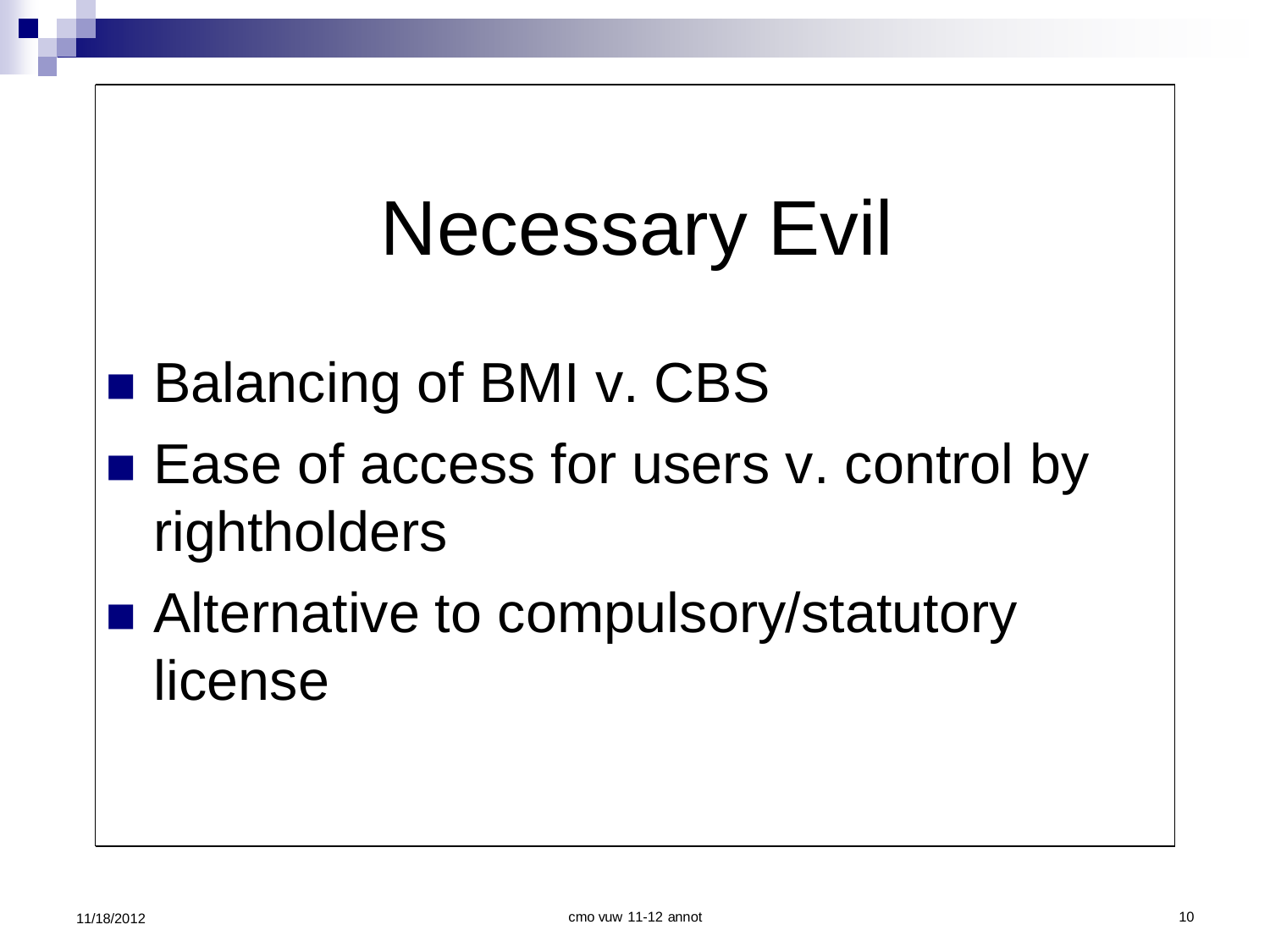## **Necessary Now?**

- **Least competitively restrictive means** which aspects still needed?
	- □ Global repertoire database
- Technology enable direct licensing/monitoring
	- $\Box$ Spotify
	- $\Box$ iTunes
	- □ Copyright Clearance Center
- State of economic development